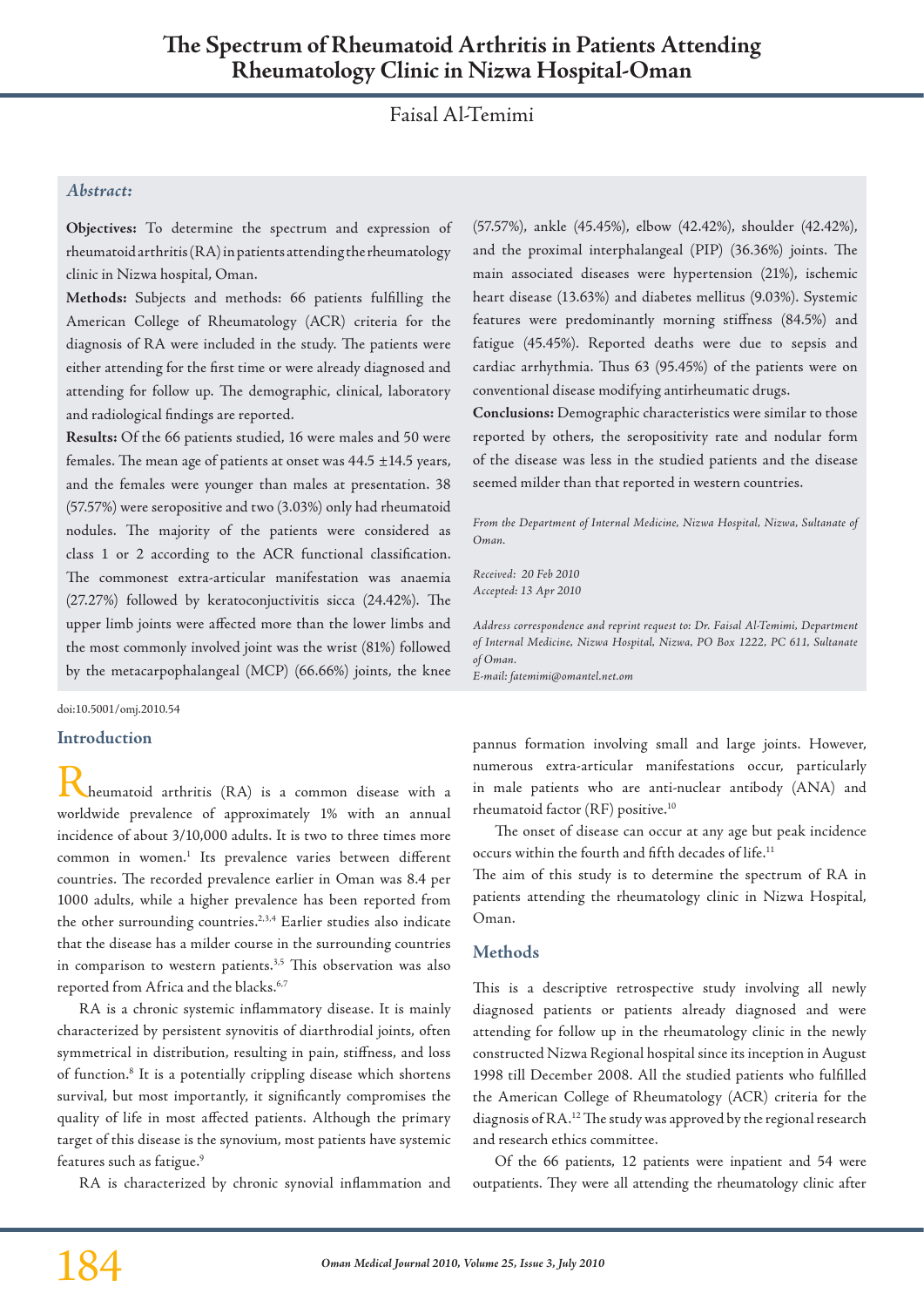being referred either by other sub-regional hospitals and health centres in the region or from other departments in the hospital. The catchments area (population) of the hospital is approximately 380,000.

The assessment of functional status of the patients was made according to the ACR 1991 revised criteria for the classification of global functional status in rheumatoid arthritis.13

The duration of the disease before presentation for the first time, the age of the patient at onset of the disease and duration of the disease were all considered in this study, as well as the demographic characteristics, clinical manifestations including extra-articular features, past or current associated medical illness, laboratory investigations, chest X-ray and joints radiological abnormalities and medications including disease slow acting modifying drugs given were all recorded.

Standard radiographs of the hands, feet, other affected joints and the chest were reviewed by the treating clinician (FAT), and by the available radiologist in the hospital if required. Pulmonary functions and high resolution computed tomography scan (HRCT) of the lungs was also taken for patients found to have suggestive clinical features, pulmonary function tests and/or features suggestive of interstitial lung disease on plain chest X-ray films.

The biochemical profile including renal function tests, liver function tests, and lipid profile were measured using Hitachi 912 (automated analyzer Boehringer Mannheim). While for hematological parameters measurement, Cell-Dyn 3500 Abott was used. Hepatitis C and B screening was done performed Axsym Abott system (Microparticle Enzyme Immunoassay, test for the rheumatoid factor by Latex slide agglutination technique (Avitex RF) and ANA by indirect immunofluorescence technique.

## **Results**

This study included 66 patients included, 16 (24.24%) males (M) and 50 (75.75%) females (F), with a male to female ratio of 3.187:1. 12 (18.18%) patients were inpatients while 54(81.81%) were outpatients. The mean age at onset was  $44.5 \pm 14.5$  years, with a higher range in males  $(50.2 \pm 16.6 \text{ years})$  compared to females (41.06 ± 16.99 years). One female was divorced, 10 females were single and the remaining male and female patients were married.

The average duration of the disease at onset was  $9.21 \pm 7.00$ months while the average for disease duration on inclusion in the study was 2.5 years. The onset of the disease was acute in 22 (33.33%) patients and insidious in 44 (66.66%) patients. Moreover, 30 (57.57%) patients were positive for rheumatoid factor (RA F).

Table 1 shows the demographic data and functional classification of the patients in comparison with other studies. 3.03% of the patients had rheumatoid nodules which is double that of the Nigerian but less than that of the South African patients. The majority of the studied patients were considered to be class 1 or 2 according to the ACR functional classification which indicates a milder form of the disease.

| Parameter                   | Nizwa, Oman<br>$(N=66)$    | South Africa <sup>14</sup><br>$(N=52)$ | Nigeria <sup>7</sup><br>$(N = 71)$ | Scotland <sup>15</sup><br>$(N=282)$ |
|-----------------------------|----------------------------|----------------------------------------|------------------------------------|-------------------------------------|
| Mean age (years)            | 44.5                       | 44.6                                   | Mode 21-30                         | 50.5                                |
| Mean duration of RA (years) | 2.5                        | 8.2                                    | 1.7                                | 7.0                                 |
| Female: Male ratio          | 3.187:1                    | 3.7:1                                  | 0.9:1                              | 2.7:1                               |
| Rheumatoid nodules %        | 3.03                       | 25                                     | 1.4                                | $NR^{\dagger}$                      |
| Functional classification % | ACR Criteria <sup>13</sup> | ARA Criteria <sup>16</sup>             |                                    |                                     |
|                             | 34.83                      | 23                                     | 6                                  | $\overline{0}$                      |
| 2                           | 45.45                      | 48                                     | 28                                 | 35                                  |
| 3                           | 12.12                      | 23                                     | 44                                 | 43                                  |
| 4                           | 7.57                       | 6                                      | 22                                 | 23                                  |

| Table 1: Demographic data and Classification of Patients |  |  |
|----------------------------------------------------------|--|--|
|----------------------------------------------------------|--|--|

†NR: not reported \*ACR: American College of Rheumatology ‡ARA: American Rheumatism Association

Arthritis, morning stiffness, extra-articular features and fatigue were among the predominant clinical manifestations. (Table 2). The most common extra-articular manifestation was anaemia (27.27%) followed by keratoconjuctivitis sicca which was found in 24.42% of the study patients, (Table 5). Skin

atrophy was observed in 37.87% of the patients and this may be disease, treatment or age related phenomenon or a combination of all factors. (Table 3). The main associated co-morbidities were hypertension (21%), ischemic heart disease (IHD) (13.63%) and diabetes mellitus (9.03%) as shown in Table 4.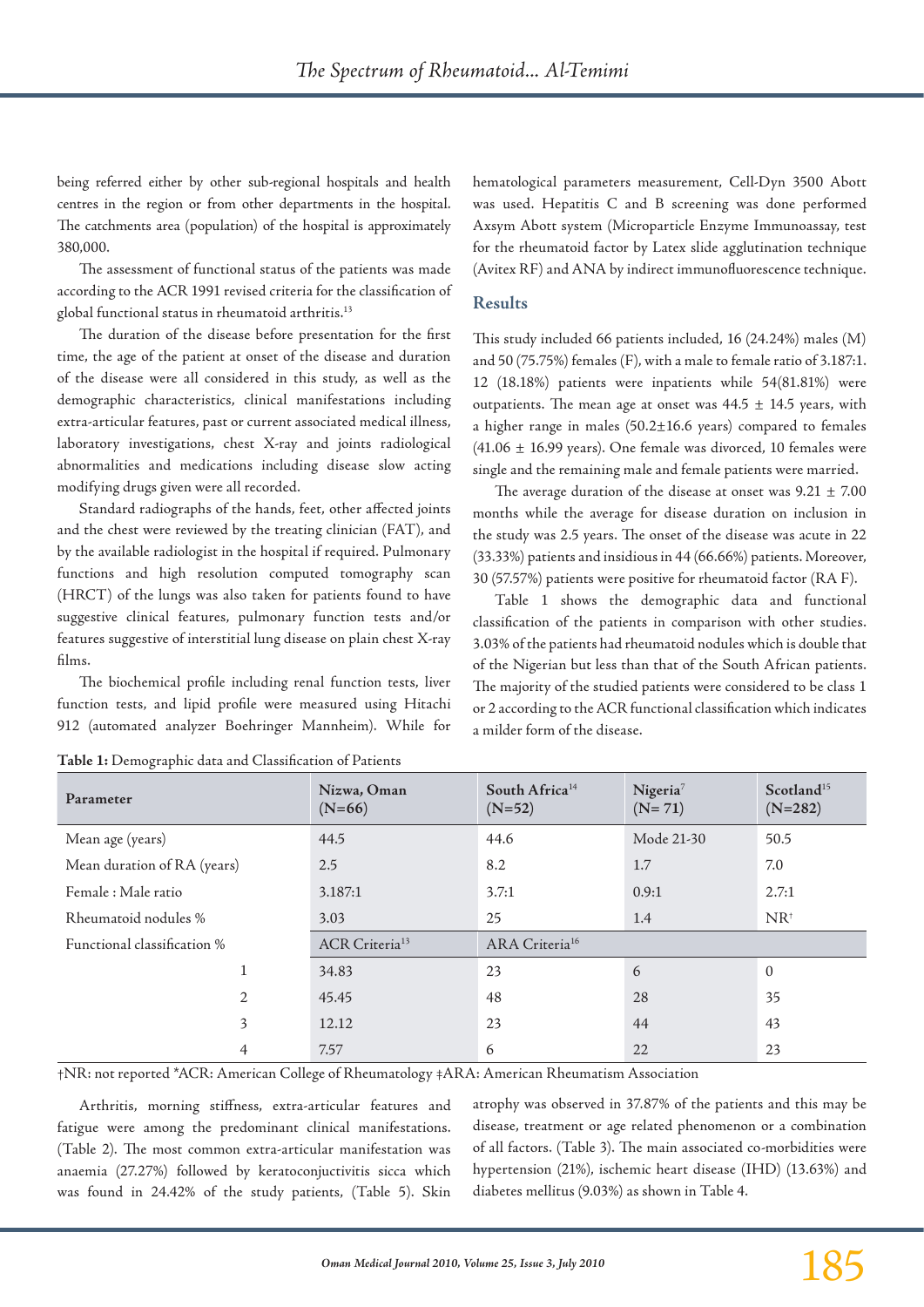#### **Table 2:** Clinical data of Patients

| Parameter                                                       | Number of cases (%) |
|-----------------------------------------------------------------|---------------------|
| Arthritis                                                       | 66(100%)            |
| Duration of morning stiffness (mean) minutes $(55.5 \pm 32.66)$ | 56(84.5%)           |
| Rheumatoid nodules                                              | 2(3.03%)            |
| Raynauds phenomenon                                             | 3(4.54%)            |
| Hair fall                                                       | $6(9.09\%)$         |
| Fever                                                           | $4(6.06\%)$         |
| Fatigue                                                         | 30(45.45%)          |
| Family history of rheumatoid arthritis                          | $1(1.5\%)$          |
| Extra-articular features                                        | 52(78.78%)          |

**Table 3:** Details of the extra-articular features of Patients

| Parameter                |                                                                                                                                                                                                                   | Number(%) of cases                  |
|--------------------------|-------------------------------------------------------------------------------------------------------------------------------------------------------------------------------------------------------------------|-------------------------------------|
| Extra-articular features |                                                                                                                                                                                                                   | 52(78.78%)                          |
| Cutaneous                | Erythematous rash                                                                                                                                                                                                 | $2(3.03\%)$                         |
|                          | Skin atrophy                                                                                                                                                                                                      | 25(37.87%)                          |
|                          | Pleural effusion                                                                                                                                                                                                  | $1(1.5\%)$                          |
| Respiratory              | Interstitial lung disease                                                                                                                                                                                         | 2(3.03%)                            |
| Cardiovascular           | Pleurisy<br>Pericardial effusion<br>Heart block                                                                                                                                                                   | 1(1.5%)<br>$1(1.5\%)$<br>$1(1.5\%)$ |
|                          | Hepatitis                                                                                                                                                                                                         | $6(9.09\%)$                         |
| Gastrointestinal         | Symptomatic gastritis (proved endoscopically)                                                                                                                                                                     | $2(3.03\%)$                         |
|                          | Symptomatic peptic ulcer (proved endoscopically)                                                                                                                                                                  | 2(3.03%)                            |
|                          | Symptomatic oesophagitis (proved endoscopically)                                                                                                                                                                  | 2(1.5%)                             |
|                          | Symptomatic entrapment neuropathy (proved by NC)+                                                                                                                                                                 | 3(4.54%)                            |
| Nervous system           | Symptomatic peripheral neuropathy (proved by NC study)+                                                                                                                                                           | 2(3.03%)                            |
|                          | Small muscles wasting                                                                                                                                                                                             | 8(12.12%)                           |
| Ophthalmological         | Keratoconjuctivitis                                                                                                                                                                                               | 16(24.42%)                          |
|                          | Scleritis                                                                                                                                                                                                         | $1(1.5\%)$                          |
| Lymph node enlargment    | Axillary & cervical lymph node (2 patients),<br>In one due to non-Hodgkin>s lymphoma,<br>while it was reactive in the second one. A third<br>patient had a reactive axillary lymphadenaopathy histopathologically | 3(4.54%)                            |

†NC study: Nerve conduction study

The upper limb joints were affected more than the lower limbs, the most commonly involved joint was the wrist (81%) followed by the Metacarpo-phalangeal (MCP) joints (66.66%), the knee (57.57%), ankle (45.45%), elbow (42.42%), shoulder (42.42%), and the proximal interphalangeal (PIP) joints (36.36%). While the predominant joint deformity was the ulnar deviation. (Figs. 1,2)

Table 5 elaborates in details the laboratory abnormalities found in this study. Acute reactant parameters were raised in more than 90% of the patients, and 27.27% were anaemic.

The radiological abnormalities of the joints were predominantly osteopenia seen in 74.24% of the patients, followed by decreased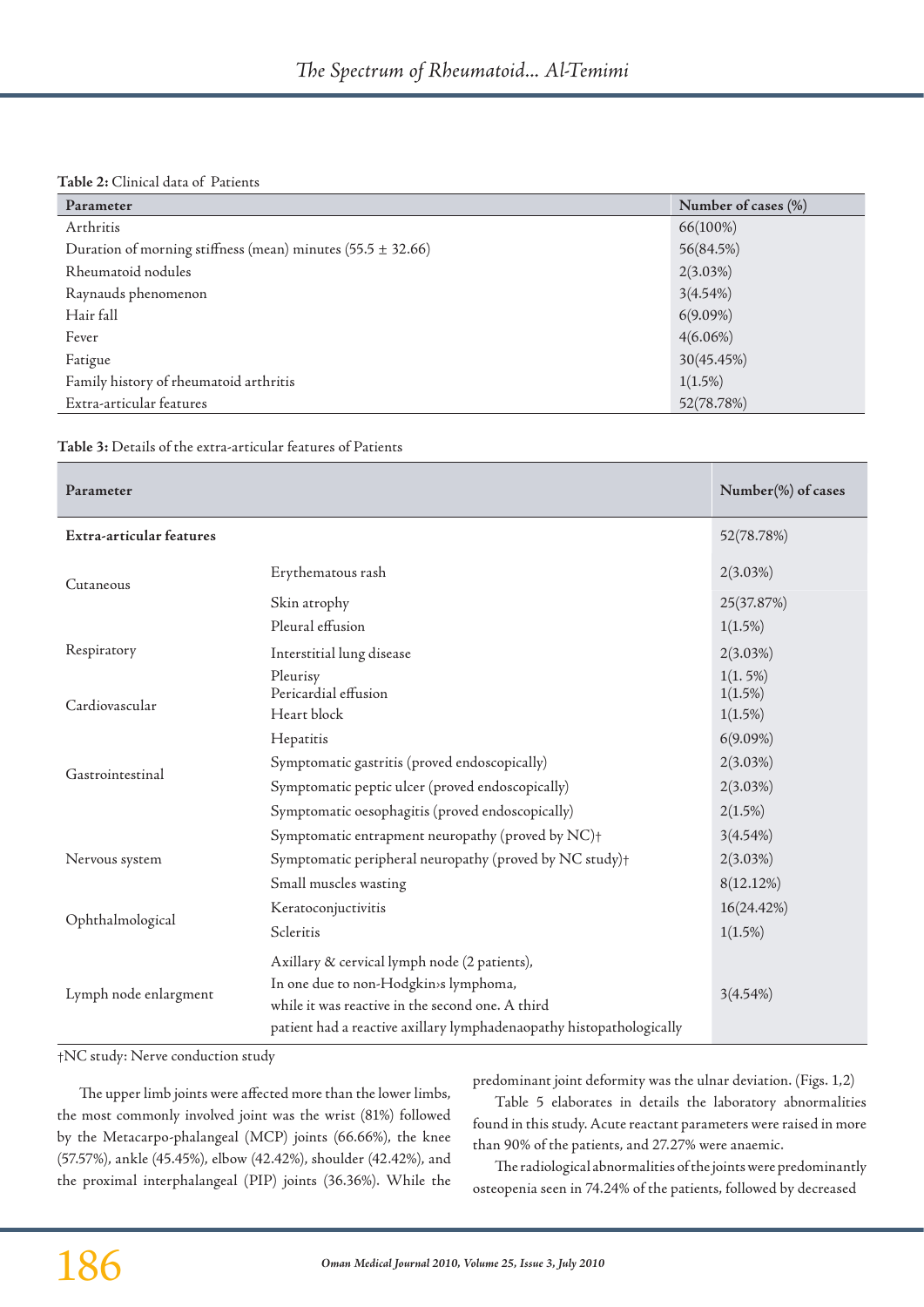joint space, osteoarthritic changes and erosive changes was seen in 16.66% of the patients. (Table 6)

**Table 4:** Associated diseases present along with Rheumatoid Arthritis

| <b>Associated diseases</b> | Number (%) of cases |  |  |
|----------------------------|---------------------|--|--|
| Hypertension               | 14(21.21%)          |  |  |
| Ischemic heart disease     | 9(13.63%)           |  |  |
| Diabetes mellitus          | $6(9.09\%)$         |  |  |
| Bronchial asthma           | $2(3.03\%)$         |  |  |
| Non Hodgkin Lymphoma       | $1(1.5\%)$          |  |  |
| COPD                       | $1(1.5\%)$          |  |  |
| Rheumatic heart disease    | $2(3.03\%)$         |  |  |
| Dementia                   | $1(1.5\%)$          |  |  |
| Parkinsonism               | $1(1.5\%)$          |  |  |
| Dilated cardiomyopathy     | $1(1.5\%)$          |  |  |
| Hypothyroism               | 293.03%)            |  |  |
| Spondylolesthesis          | $1(1.5\%)$          |  |  |
| Pulmonary stenosis         | $1(1.5\%)$          |  |  |

On the other hand, 95.45% (63) of the patients were on conventional slow acting anti rheumatic drug/ drugs, 48 (72.7%) were on methotrexate in addition to other medications, and 35(53%) of the patients were on steroids. Five deaths were reported among the among the studied patients, the cause for death was attributed to septicemia and septic shock in three patients and cardiac arrhythmia in two patients.



DIP: distal interphalangeal joints, PIP: proximal interphalangeal joints, MCP: metacarpo-phalangeal joints

**Figure 1:** Frequency of upper and lower limb joints involvement



**Figure 2:** Frequency of joints deformities observed

**Table 5:** laboratory abnormalities found in the study

| Test                                                     | Result                     | <b>Number of Patients</b> | Percent |
|----------------------------------------------------------|----------------------------|---------------------------|---------|
| Erythrocyte sedimentation rate (mm/1 <sup>st</sup> hour) | 78.16±32.92                | 63                        | 95.45   |
| C-reactive protein (mg/dl)                               | $80.59 \pm 70.4$           | 61                        | 92.42   |
| Low haemoglobin (Hgb <11 gm/dl)                          | $9.4 \pm 1.023$            | 18                        | 27.27   |
| Red blood cells parameters                               | Hypochromic microcytic     | 12                        | 18.18   |
|                                                          | Normochromic normocytic    | 4                         | 6.06    |
|                                                          | Hypochromic normocytic     | 2                         | 3.03    |
| (High white cells count (>11,000 K/ul                    | Mean = $12.72$             | 5                         | 7.57    |
| (High platelets count (> 400 K/ul                        | $472 + 65$                 | 11                        | 16.66   |
| (Raised liver enzymes (IU/l                              | $+$ AST $>$ 32, ALT $>$ 31 | 6                         | 9.09    |
| (Low albumin (gm/dl)                                     | 3.4 >                      | 5                         | 7.57    |
| (Raised globulin (gm/dl                                  | 4.1 <                      | 30                        | 45.45   |
| (Raised fasting cholesterol (mmol/l                      | $6.46 \pm 0.71$            | 15                        | 22.72   |
| (Rheumatoid factor (positive or negative                 | Positive                   | 38                        | 57.57   |
| (Anti-nuclear antibody (positive/negative                | Positive                   | 12                        | 18.18   |
| (HBsAg (positive or negative                             | Positive                   | 2                         | 3.03    |

† AST: Aspartate transaminase, ALT: Alanaine transaminase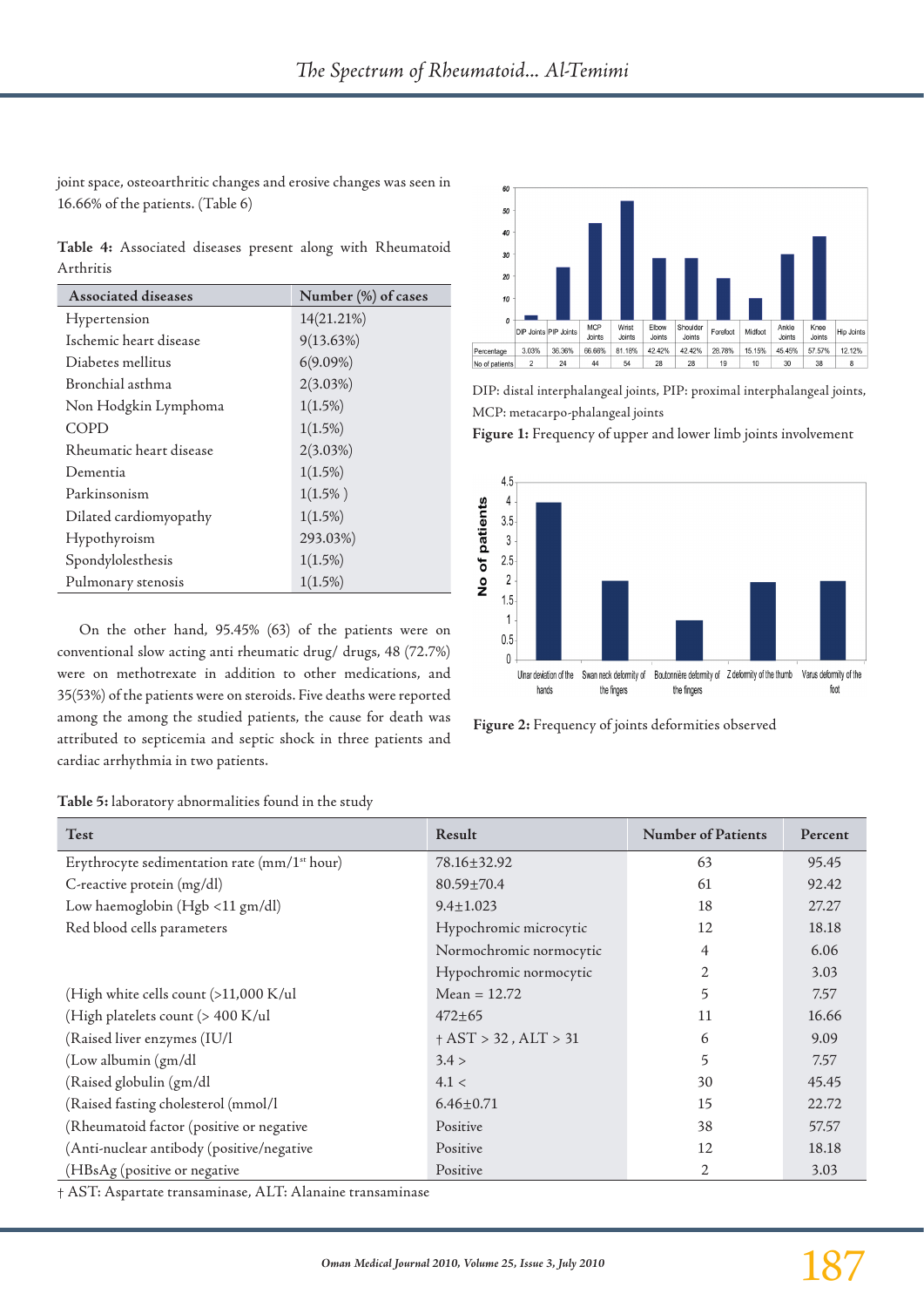| Radiological examination | Result                    | No. of Patients | Percent |
|--------------------------|---------------------------|-----------------|---------|
|                          | Cardiomegally             | 6               | 90.9    |
| Chest X-ray              | Interstitial lung disease | 2               | 3.03    |
|                          | Emphysema                 |                 | 1.5     |
| HRCT chest scan          | Interstitial lung disease | 2               | 3.03    |
|                          | Osteopenia                | 49              | 74.24   |
|                          | Soft tissue shadow        | 6               | 9.09    |
| Joints X ray             | Decreased joint space     | 17              | 25.75   |
|                          | Erosions                  | 11              | 16.66   |
|                          | Osteoarthritic changes    | 16              | 24.24   |

**Table 6:** Radiological abnormalities in our Patients

## **Discussion**

In this study, the mean age of patients at onset was  $44.5 \pm 14.5$ years, with a higher range in men (50.2±16.6 years) compared to females (41.06  $\pm$  16.99 years). Females were more commonly affected (F:M=3.187:1). This is consistent with other studies.<sup>3,5,14,15</sup> The onset of the disease was insidious in 66.66% of patients which is also similar to what has been previously reported in other studies.<sup>17</sup> The average duration of the disease at onset was 9.21  $\pm$ 7.00 months while the average for disease duration on inclusion in the study was 2.5 years.

38 (57.57%) patients were positive for rheumatoid factor (RA F), this is slightly low in comparison with previous results.<sup>7,17</sup> However, these results are consistent with the findings of Kuwaiti patients.5 The prevalence of positive ANA is similar to what has been reported earlier.<sup>14,18</sup> The presence of rheumatoid nodules (3.03%) was fairly low in this study, but is comparable to that found in Nigeria,<sup>7</sup> but lower than in other studies.<sup>14,17</sup> This finding and the low rate of seropositivity for rheumatoid factor may explain the milder nature of the disease in the studied patients.

The results of the ARA/ACR functional classification in different countries including the studied patients as well as studies from Scotland and Africa are not comparable because all the patients in the Scotland series, 70% from the Nigerian study, 13% from a South African study, and 18.18% of patients from this study were inpatient at the time of inclusion.7,14,15

The main associated diseases were hypertension (21%), Ischemic heart disease (IHD) (13.63%) and diabetes mellitus (9.03%) which is more or less similar to what has been reported nationally in the Omani population. Morning stiffness (55.5  $\pm$  25.6 minutes) was recorded in 56 patients and fatigue in 30 patients.

The commonest extra-articular manifestation was skin atrophy seen in 25 patients (37.87%) and this may be disease, treatment or age related phenomenon or a combination of all factors, followed by anaemia which was observed in 27.27% of the patients. Keratoconjuctivitis sicca was seen in 24.42% of the patients and its prevalence was similar to observations among Caucasians and surrounding countries.<sup>19,5</sup> Wasting of the small muscle of the hands was seen in 12.12% of the patients. It was also observed that the fasting cholesterol was raised in (22.72%) of our patients and taking into consideration the increased risk for coronary artery disease in patients with RA there is a need to develop identification and intervention strategies for acute coronary syndrome (ACS) specific to this high risk group of patients.<sup>20</sup>

The upper limb joints were affected more than the lower limbs, hence the most commonly involved joint was the wrist followed by the MCP joints, the knee, ankle, elbow, shoulder, and the PIP joints, other joints were involved less frequently, these findings are consistent with those of other studies.4,5,14

The deformities were mild and infrequently encountered, ulnar deviation was seen in four patients (6.06%), swan neck deformity of the fingers and varus deformity of the feet were seen observed in two patients (3.03%), while Boutonnière deformity was seen in only one patient (1.5%).

The chest X-ray showed cardiomegally in six patients, five patients had an underlying ischemic heart disease and one was hypertensive. On the other hand, two patients had interstitial lung disease which was confirmed by HRCT chest and pulmonary function tests and one patient had emphysematous changes.

The commonest radiological abnormality in the joints form standard plain radiograph was juxsta-articular osteopenia which was observed in 72.24% of patients followed by decrease in joints space which was seen in 25.75% and osteoarthritis which was observed in 24.24% of the patients. Erosions were seen in only 16.66% of the patients. Joints affected with erosive changes were wrists, metacarpophalangeal joints, knees, ankles, and metatarsophalangeal joints in decreasing frequency. This pattern is consistent with earlier findings, however the radiological damage was lower in frequency and severity in the current study.<sup>21,22</sup>